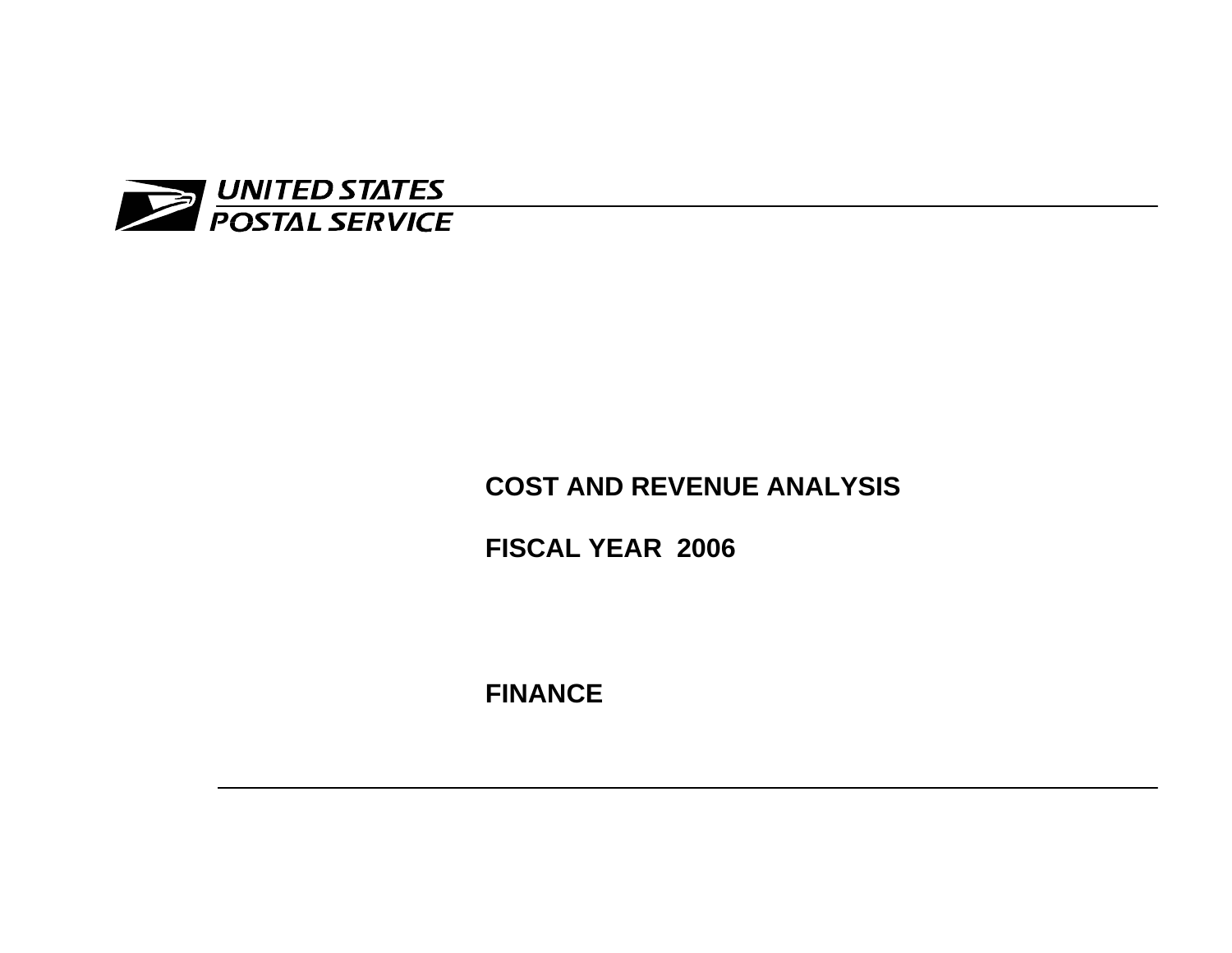|                                        | (in millions) |                    |                      | (per piece)    |          |                              |          |
|----------------------------------------|---------------|--------------------|----------------------|----------------|----------|------------------------------|----------|
|                                        |               | <b>Incremental</b> | <b>Volume</b>        |                |          | <b>Marginal Contribution</b> | Cost     |
| <b>Classes and Sub-Classes of Mail</b> | Revenue       | Cost               | <b>Variable Cost</b> | <b>Revenue</b> | Cost \$  | \$                           | Coverage |
| (note 1)                               | (note 1)      | (notes $2 & 4$ )   | (note 2)             | \$             | (note 2) | (note 2)                     | (note 2) |
|                                        | A             | B                  | C                    | D              | Е        | $(D-E)$                      | (D/E)    |
| <b>First-Class Mail:</b>               |               |                    |                      |                |          |                              |          |
| Single-Piece Letters                   | \$19,744.7    | \$12,414.1         | \$11,861.9           | \$0.469        | \$0.282  | \$0.187                      | 166.46%  |
|                                        | 15,837.9      | 5,504.3            | 5,329.8              | 0.318          | 0.107    | 0.211                        | 297.15%  |
|                                        | 35,582.6      | 18,340.1           | 17,191.7             | 0.387          | 0.187    | 0.200                        | 206.98%  |
| Single-Piece Cards                     | 550.4         | 470.6              | 467.3                | 0.239          | 0.203    | 0.036                        | 117.80%  |
|                                        | 650.2         | 238.9              | 238.4                | 0.192          | 0.070    | 0.122                        | 272.74%  |
|                                        | 1,200.6       | 710.5              | 705.6                | 0.211          | 0.124    | 0.087                        | 170.15%  |
|                                        | 247.3         |                    |                      |                |          |                              |          |
| <b>Total First-Class</b>               | 37,030.5      | 19,239.5           | 17,897.4             | 0.379          | 0.183    | 0.196                        | 206.90%  |
|                                        | 5,042.0       | 4,034.2            | 3,789.4              | 5.455          | 4.100    | 1.355                        | 133.06%  |
|                                        | 918.1         | 628.9              | 534.9                | 16.410         | 9.561    | 6.849                        | 171.63%  |
|                                        | 0.3           | 2.3                | 2.3                  | 0.425          | 2.941    | (2.517)                      | 14.45%   |
| <b>Periodicals:</b>                    |               |                    |                      |                |          |                              |          |
|                                        | 70.9          | 78.1               | 78.0                 | 0.094          | 0.103    | (0.009)                      | 90.90%   |
| Outside County (note 2)                | 2,124.8       | 2,407.3            | 2,382.2              | 0.257          | 0.288    | (0.031)                      | 89.20%   |
|                                        | 19.4          |                    |                      |                |          |                              |          |
| Total Periodicals                      | 2,215.2       | 2,488.5            | 2,460.2              | 0.246          | 0.273    | (0.027)                      | 90.04%   |
| <b>Standard Mail:</b>                  |               |                    |                      |                |          |                              |          |
| <b>Enhanced Carrier Route (note 2)</b> | 5,967.7       | 3,119.1            | 3.029.0              | 0.167          | 0.085    | 0.082                        | 197.02%  |
|                                        | 13,804.6      | 9,304.1            | 9,018.3              | 0.207          | 0.135    | 0.072                        | 153.07%  |
|                                        | 104.5         |                    |                      |                |          |                              |          |
| Total Standard Mail                    | 19,876.8      | 12,742.6           | 12,047.3             | 0.194          | 0.118    | 0.076                        | 164.99%  |
| <b>Package Services:</b>               |               |                    |                      |                |          |                              |          |
|                                        | 1,209.2       | 1,151.3            | 1,137.2              | 3.334          | 3.135    | 0.199                        | 106.33%  |
| Bound Printed Matter                   | 643.0         | 556.9              | 552.3                | 1.039          | 0.893    | 0.147                        | 116.42%  |
| Media Mail (note 2)                    | 403.8         | 448.2              | 446.0                | 2.091          | 2.309    | (0.218)                      | 90.54%   |
|                                        | 2.5           |                    |                      |                |          |                              |          |
| Total Package Services                 | 2,258.6       | 2.191.9            | 2.135.5              | 1.923          | 1.818    | 0.105                        | 105.76%  |

#### **SUMMARY OF REVENUE AND COST FOR MAJOR SERVICE CATEGORIES Fiscal Year 2006** $\bullet$  . The contract of the contract of the contract of the contract of the contract of the contract of the contract of the contract of the contract of the contract of the contract of the contract of the contract of the co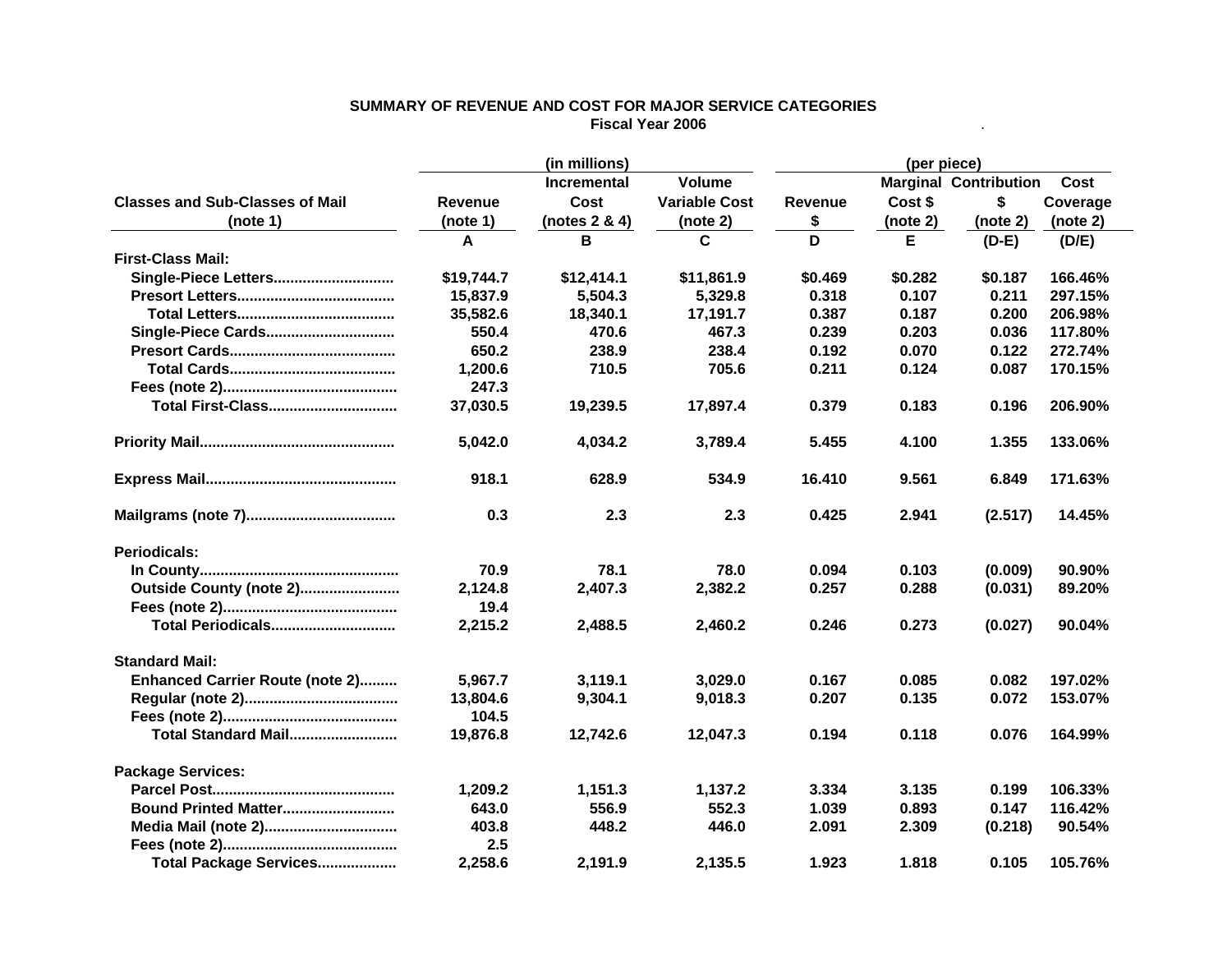#### **SUMMARY OF REVENUE AND COST FOR MAJOR SERVICE CATEGORIES Fiscal Year 2006** $\bullet$  . The contract of the contract of the contract of the contract of the contract of the contract of the contract of the contract of the contract of the contract of the contract of the contract of the contract of the co

|                                        | (in millions)  |                    |                      | (per piece)    |                 |                     |          |
|----------------------------------------|----------------|--------------------|----------------------|----------------|-----------------|---------------------|----------|
|                                        |                | <b>Incremental</b> | <b>Volume</b>        |                | <b>Marginal</b> | <b>Contribution</b> | Cost     |
| <b>Classes and Sub-Classes of Mail</b> | <b>Revenue</b> | Cost               | <b>Variable Cost</b> | <b>Revenue</b> | Cost \$         | \$                  | Coverage |
| (note 1)                               | (note 1)       | (notes 2 & 4)      | (note 2)             | \$             | (note 2)        | (note 2)            | (note 2) |
|                                        | A              | В                  | C                    | D              | Е               | $(D-E)$             | (D/E)    |
| Free Mail - blind, handicapped &       |                |                    |                      |                |                 |                     |          |
|                                        |                | 47.9               | 47.9                 |                | 0.615           | N/A                 | $0.00\%$ |
| International Mail (note 2)            | 1,820.4        | 1,501.6            | 1,409.7              | 2.294          | 1.777           | \$0.518             | 129.13%  |
|                                        | 69,161.8       |                    | 40,324.5             | 0.324          | 0.189           | 0.135               | 171.51%  |
| <b>Special Services:</b>               |                |                    |                      |                |                 |                     |          |
|                                        | 55.4           | 89.3               | 89.3                 | 11.448         | 18.433          | (6.985)             | 62.11%   |
|                                        | 631.6          | 467.9              | 443.7                | 2.377          | 1.670           | 0.707               | 142.35%  |
|                                        | 130.9          | 115.5              | 115.0                | 2.560          | 2.249           | 0.311               | 113.81%  |
|                                        | 9.8            | 12.1               | 12.0                 | 6.447          | 7.942           | (1.495)             | 81.17%   |
|                                        | 228.1          | 221.3              | 145.2                | 1.298          | 0.827           | 0.472               | 157.09%  |
| Stamped Cards (note 5)                 | 4.2            | 2.0                | 2.0                  |                |                 |                     |          |
|                                        | 21.0           | 12.3               | 12.3                 |                |                 |                     |          |
|                                        | 9.3            | 4.7                | 4.7                  |                |                 |                     |          |
|                                        | 813.7          | 610.8              | 585.3                |                |                 |                     |          |
|                                        | 609.0          |                    | 350.8                |                |                 |                     |          |
| Total Special Services                 | 2,513.0        | 1,980.4            | 1,760.3              |                |                 |                     |          |
| Miscellaneous items (note 2)           | 877.1          |                    |                      |                |                 |                     |          |
|                                        | 72,551.9       |                    | 42,084.8             |                |                 |                     |          |
| Appropriations: Revenue Forgone        | 99.0           |                    |                      |                |                 |                     |          |
|                                        | 72,650.9       |                    |                      |                |                 |                     |          |
|                                        | 166.6          |                    |                      |                |                 |                     |          |
|                                        | \$72,817.5     |                    | 42,084.8             |                |                 |                     |          |
| All Other (including Escrow Funding    |                |                    |                      |                |                 |                     |          |
|                                        |                |                    | 32,790.6             |                |                 |                     |          |
|                                        |                |                    | \$74,875.4           |                |                 |                     |          |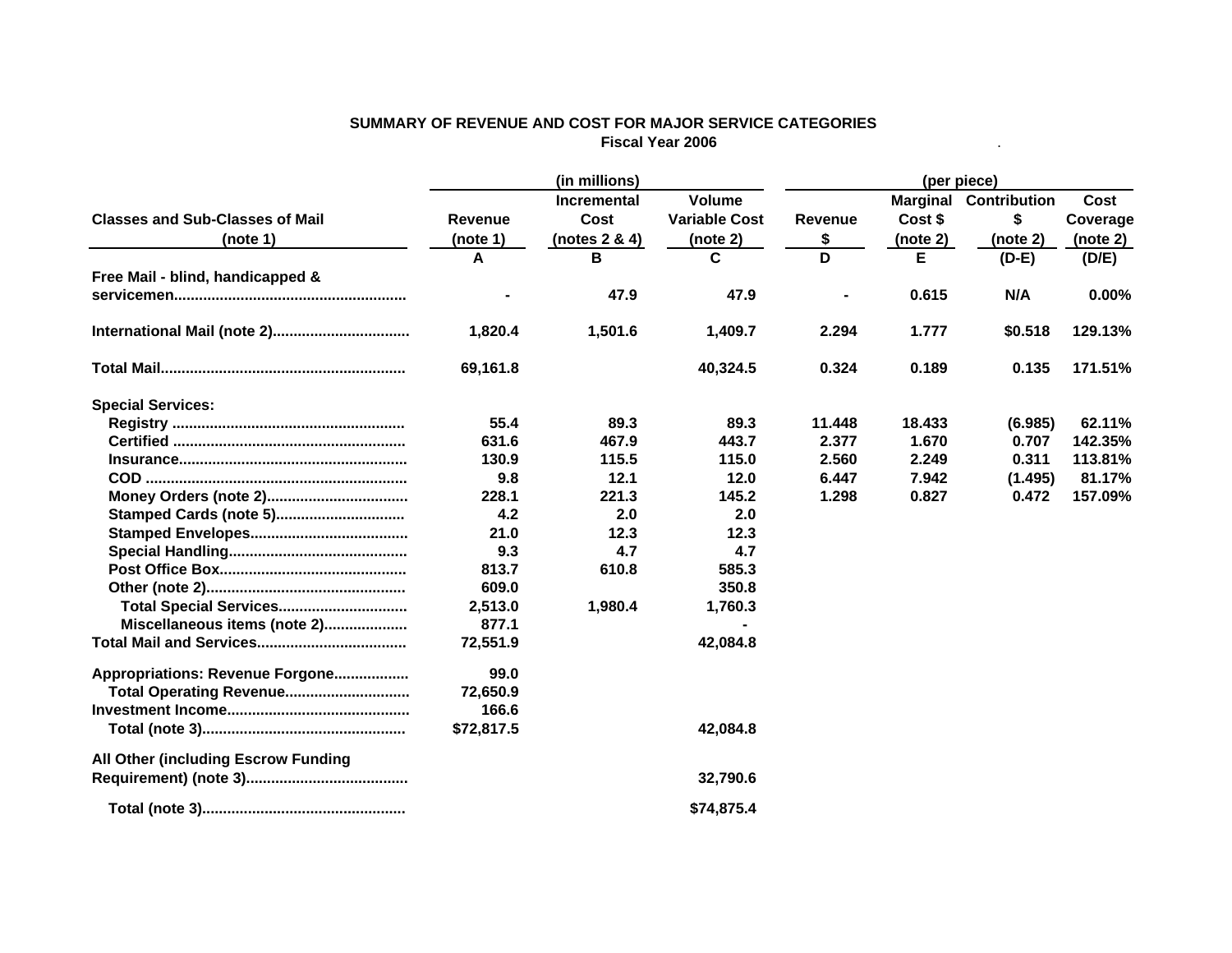#### **SUMMARY OF REVENUE AND COST FOR MAJOR SERVICE CATEGORIES Fiscal Year 2006**

#### **VOLUME STATISTICS**

|                                        |               | Weight in     | <b>Weight per</b> |                   | Weight per        |  |
|----------------------------------------|---------------|---------------|-------------------|-------------------|-------------------|--|
| <b>Classes and Sub-Classes of Mail</b> | <b>Pieces</b> | <b>Pounds</b> | <b>Piece</b>      | <b>Cubic Feet</b> | <b>Cubic Foot</b> |  |
| (note 1)                               | (thousands)   | (thousands)   | (ounces)          | (thousands)       | (pounds)          |  |
| <b>First-Class Mail:</b>               |               |               |                   |                   |                   |  |
| Single-Piece Letters                   | 42,064,524    | 2,018,228     | 0.8               | 113,091           | 17.8              |  |
|                                        | 49,862,002    | 2,303,999     | 0.7               | 128.195           | 18.0              |  |
|                                        | 91,926,525    | 4,322,227     | 0.8               | 241,286           | 17.9              |  |
| Single-Piece Cards                     | 2,301,043     | 15,133        | 0.1               | 1,014             | 14.9              |  |
|                                        | 3,386,571     | 38,479        | 0.2               | 2,577             | 14.9              |  |
|                                        | 5,687,614     | 53,612        | 0.2               | 3,591             | 14.9              |  |
| <b>Total First Class</b>               | 97,614,139    | 4,375,840     | 0.7               | 244,877           | 17.9              |  |
|                                        | 924,207       | 1,809,451     | 31.3              | 400,400           | 4.5               |  |
|                                        | 55,950        | 53,812        | 15.4              | 8,536             | 6.3               |  |
|                                        | 774           | 0             | 0.0               | 0                 | 0.0               |  |
| Periodicals:                           |               |               |                   |                   |                   |  |
|                                        | 757.928       | 255.937       | 5.4               | 10.214            | 25.1              |  |
| Outside County (note 2)                | 8,264,634     | 3,784,753     | 7.3               | 151,040           | 25.1              |  |
| Total Periodicals                      | 9,022,562     | 4.040.690     | 7.2               | 161,254           | 25.1              |  |
|                                        |               |               |                   |                   |                   |  |
| <b>Enhanced Carrier Route (note 2)</b> | 35,651,264    | 5,716,067     | 2.6               | 224,801           | 25.4              |  |
|                                        | 66,808,295    | 6,055,107     | 1.5               | 261,653           | 23.1              |  |
| Total Standard Mail                    | 102,459,559   | 11,771,173    | 1.8               | 486,454           | 24.2              |  |
| <b>Package Services:</b>               |               |               |                   |                   |                   |  |
|                                        | 362,727       | 1,685,944     | 74.4              | 334,305           | 5.0               |  |
| Bound Printed Matter                   | 618,685       | 1,382,151     | 35.7              | 145,635           | 9.5               |  |
|                                        | 193,136       | 391,739       | 32.5              | 50,456            | 7.8               |  |
| Total Package Services                 | 1.174.548     | 3.459.834     | 47.1              | 530.396           | 6.5               |  |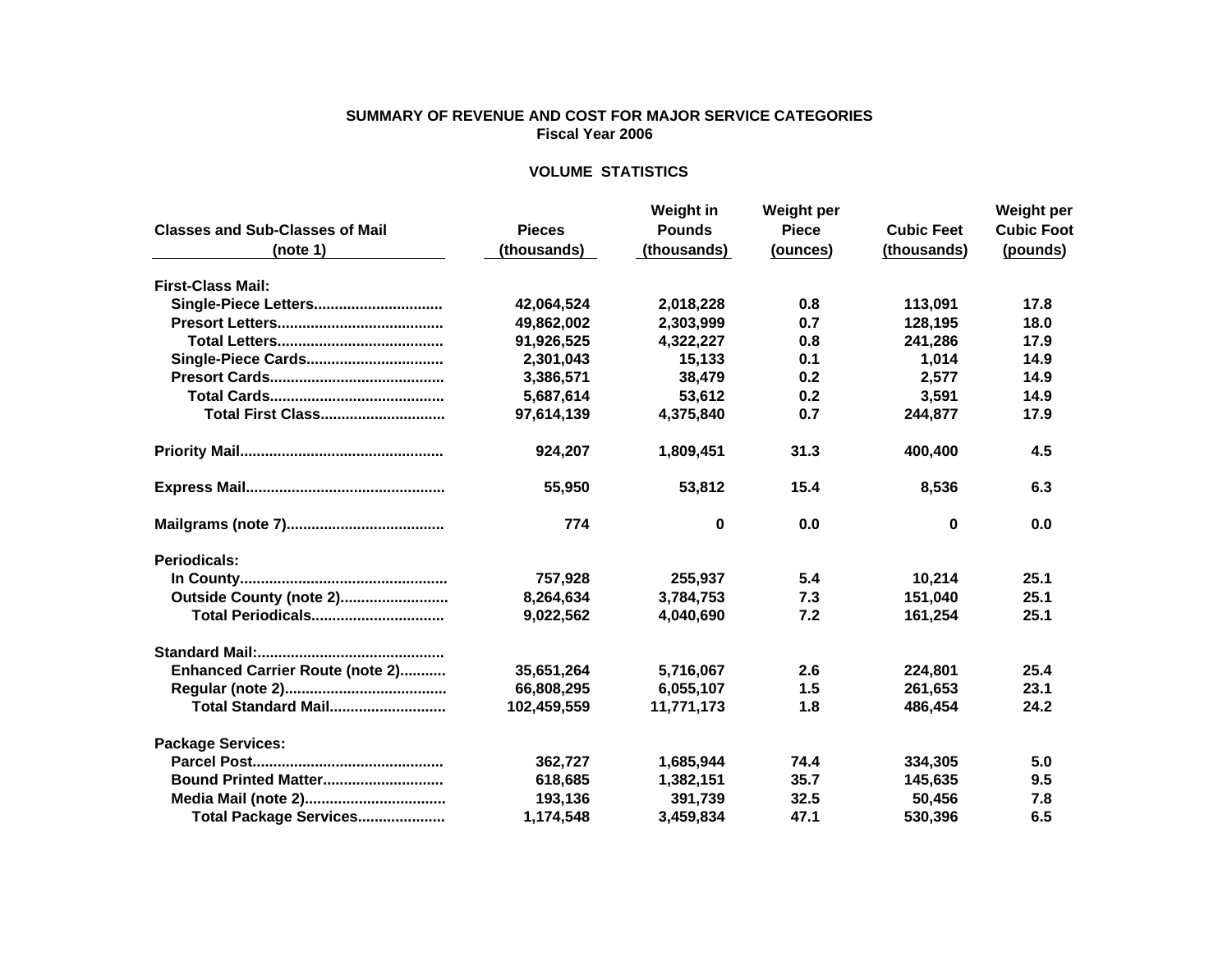# **SUMMARY OF REVENUE AND COST FOR MAJOR SERVICE CATEGORIES Fiscal Year 2006**

# **VOLUME STATISTICS**

| <b>Classes and Sub-Classes of Mail</b><br>(note 1) | <b>Pieces</b><br>(thousands) | <b>Weight in</b><br><b>Pounds</b><br>(thousands) | <b>Weight per</b><br><b>Piece</b><br>(ounces) | <b>Cubic Feet</b><br>(thousands) | Weight per<br><b>Cubic Foot</b><br>(pounds) |
|----------------------------------------------------|------------------------------|--------------------------------------------------|-----------------------------------------------|----------------------------------|---------------------------------------------|
|                                                    | 1,015,940                    | 128,134                                          | 2.0                                           | 19,371                           | 6.6                                         |
| Free Mail - blind, handicapped &                   |                              |                                                  |                                               |                                  |                                             |
|                                                    | 77,871                       | 35,588                                           | 7.3                                           | 3,214                            | 11.1                                        |
| International Mail (note 2)                        | 793,499                      | 257,245                                          | 5.2                                           | 40,476                           | 6.4                                         |
|                                                    | 213,139,048                  | 25,931,768                                       | 1.9                                           | 1,894,978                        | 13.7                                        |
| <b>Special Services:</b>                           |                              |                                                  |                                               |                                  |                                             |
|                                                    | 4,843                        | N/A                                              | N/A                                           | N/A                              | N/A                                         |
|                                                    | 265,728                      | N/A                                              | N/A                                           | N/A                              | N/A                                         |
|                                                    | 51,137                       | N/A                                              | N/A                                           | N/A                              | N/A                                         |
|                                                    | 1,517                        | N/A                                              | N/A                                           | N/A                              | N/A                                         |
| Money Orders (note 2)                              | 175,640                      | N/A                                              | N/A                                           | N/A                              | N/A                                         |
|                                                    | 0                            | N/A                                              | N/A                                           | N/A                              | N/A                                         |
| Stamped Envelopes                                  | 0                            | N/A                                              | N/A                                           | N/A                              | N/A                                         |
|                                                    | 1,491                        | N/A                                              | N/A                                           | N/A                              | N/A                                         |
|                                                    | 0                            | N/A                                              | N/A                                           | N/A                              | N/A                                         |
|                                                    | 1,018,270                    | N/A                                              | N/A                                           | N/A                              | N/A                                         |
| Total Special Services                             | 1,518,625                    | N/A                                              | N/A                                           | N/A                              | N/A                                         |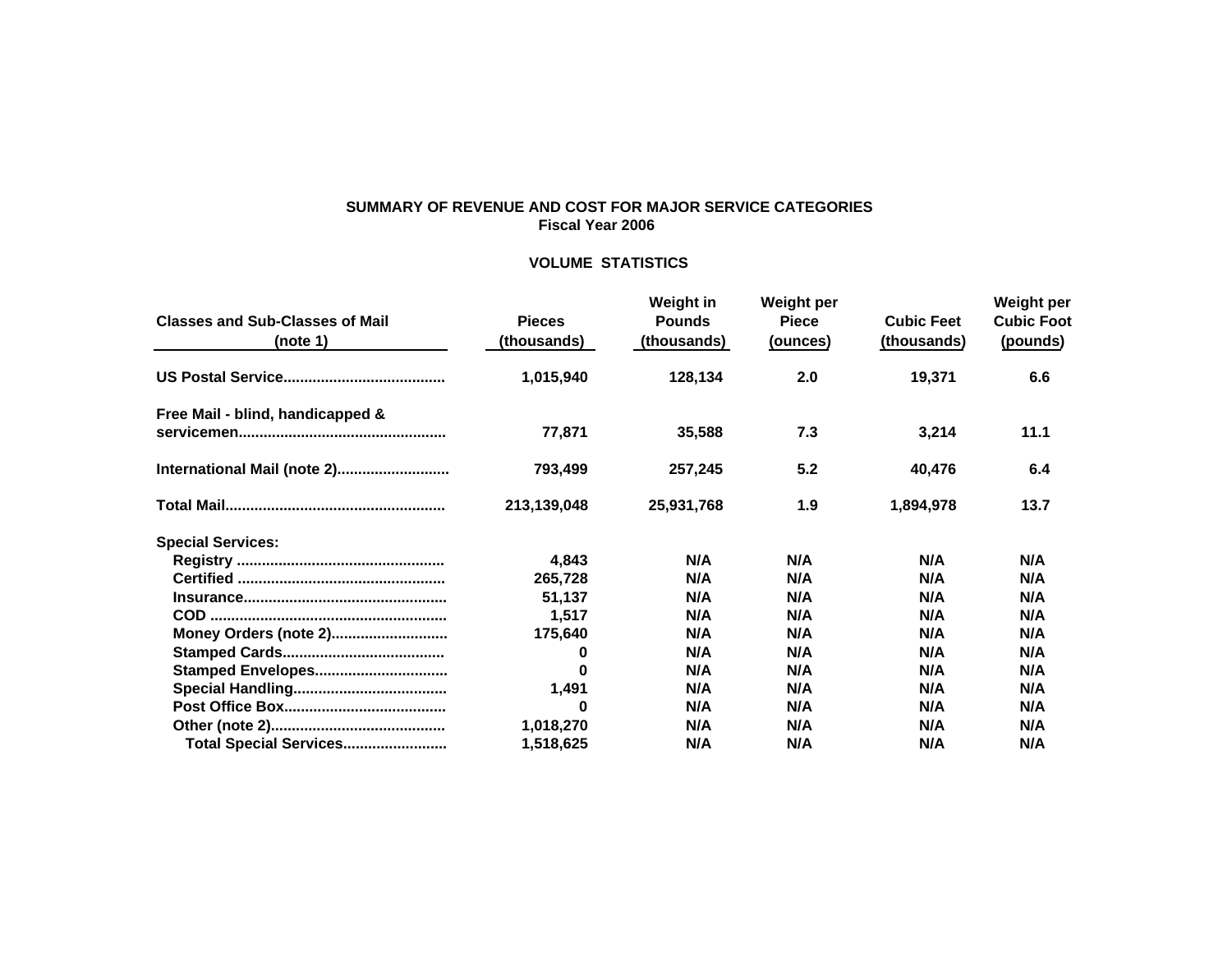# **UNITED STATES POSTAL SERVICE NOTES TO COST AND REVENUE ANALYSIS Fiscal Year 2006**

## **1. Cost and Revenue Analysis**

**The U.S. Postal Service (Postal Service) annually prepares the Cost and Revenue Analysis (CRA) covering the period from October 1 through September 30. The CRA aids us in determining that we are meeting the statutory requirements under Title 39 U.S. Code, that "each class of mail or type of mail service bear the direct and indirect costs attributable to that class or service…." The CRA presents management's estimates of the total and per unit revenue by category of mail or service. It also presents each category's estimated incremental and marginal costs. These estimates are considered as one element of the postal rate making process.** 

**The postal system of accounts is the basis for CRA data; however, the postal system of accounts generally does not accumulate financial data by class and subclass of mail. Apportionment factors, derived from various postal operational and statistical information sources, are required for development of the data for CRA purposes. Some of these sources (e.g., In-Office Cost System and Origin-Destination Information System - Revenue, Pieces and Weight (ODIS-RPW) system) are dedicated to this purpose and involve extensive statistical sampling of postal activity during the year. We compare and scale calculated amounts to actual data in the postal system of accounts, as appropriate. With respect to the ODIS-RPW system, calculated sample revenue should approximate a subset of actual Postal Service Trial Balance revenue, but the RPW Reporting system has been designed to accommodate and adjust for any differences. Although the accuracy of the ODIS-RPW system does not necessarily depend on how close calculated revenue is to actual revenue, we are investigating reasons for the continuing differences between the two. In FY06, the Book Revenue Adjustment Factor stayed approximately the same as in FY05.** 

**In preparation for the Fiscal Year 2005 CRA, the Postal Service introduced improvements in the design of the In-Office Cost System data collection instrument. These changes are described in testimony filed before the Postal Rate Commission (PRC) in Docket No. R2006-1.** 

**Some methods we have proposed that have not been adopted by the PRC are still used in the CRA development. For example, we attribute mail processing costs differently from the PRC, generally assuming that costs vary less than proportionately with volume. The methods employed in developing CRA data are described in the Summary Description and in testimony we filed before the PRC. These documents are available from Cost Attribution in Finance.** 

### **2. Definitions**

**Incremental Costs – An estimate of the cost we incur as a result of providing the entire annual quantity of a subclass of mail or service. Incremental cost of a subclass of mail or service can be determined by estimating the cost avoided by eliminating that particular subclass of service, assuming that all other products continue to be provided at their current volumes. The purpose of this determination is to indicate whether the customers of one subclass of mail (or group of subclasses) may be subsidizing (or contributing revenue to) customers of another subclass of mail (or group of subclasses.)** 

**Marginal Costs – We estimate the marginal cost of a subclass or mail category as the change in cost that results from a small change in its volume alone, when the volumes of other subclasses or mail categories remain constant.**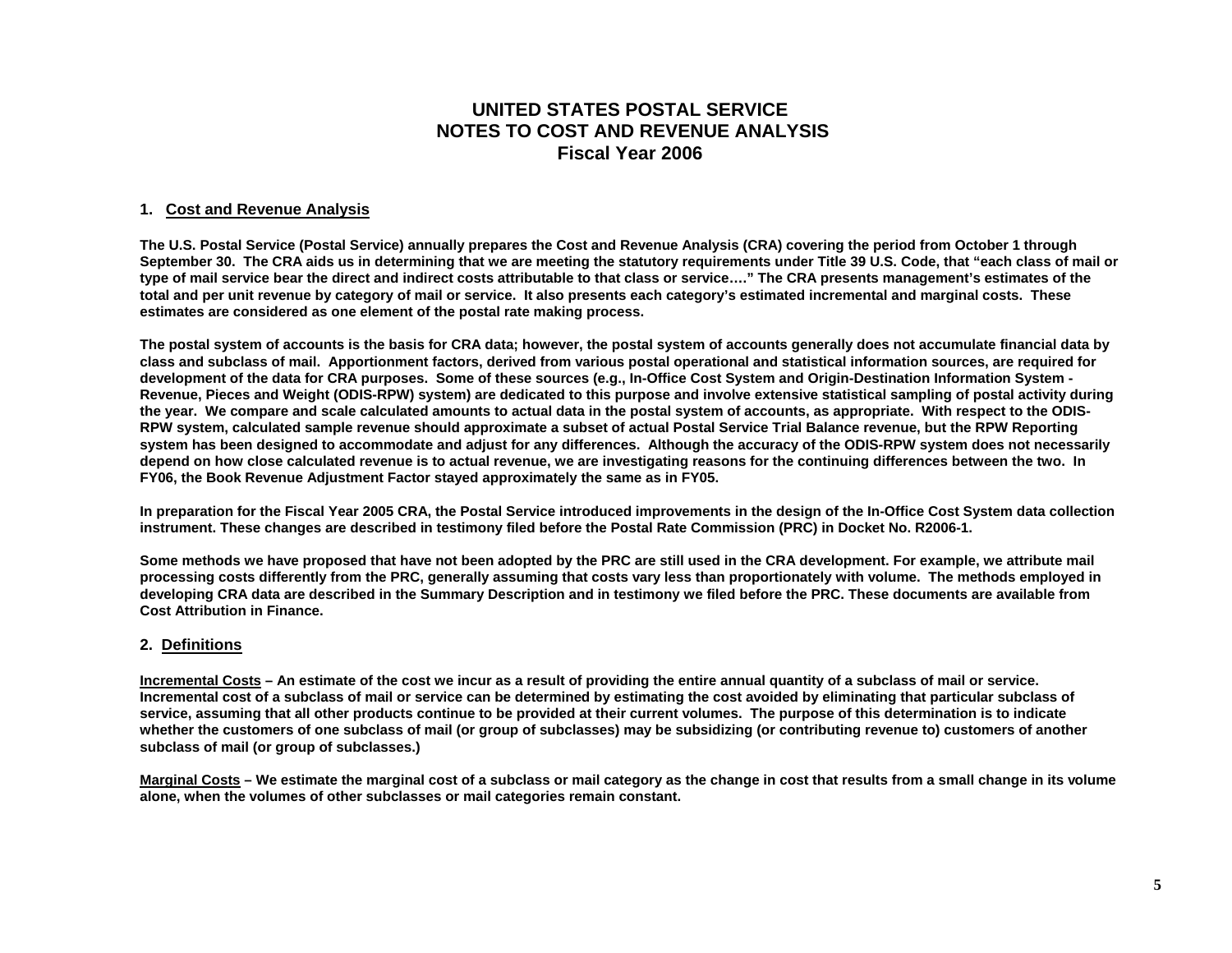**Volume Variable Costs – Volume times Marginal Cost.** 

**Contribution – Revenue per piece minus Marginal Cost per piece. Contribution indicates the rate at which a given subclass offsets all other costs.** 

**Cost Coverage – Revenue per piece as a percentage of Marginal Cost. Unit Revenue/Marginal Cost times 100.** 

**Fees – Fees associated with a specific class or subclass of mail are included in the reported revenue for that class or subclass.** 

**International Mail – International mail includes costs and revenues from both U.S. origin and foreign origin mail and special services. Volume statistics generally do not include foreign origin mail. Accordingly, the per piece figures on the International line, though indicative of changes from previous years, do not signify the true unit revenue, cost and contribution. Aggregate revenues and costs reflect adjustments to periodic accruals for transportation and terminal dues, among other factors, some of which relate to activity occurring in prior years.** 

**Other – Other Special Services is a category that includes several cost items such as identifiable costs for return receipts, delivery confirmation, signature confirmation, merchandise return receipt, business reply, and Forms 3547/3579. The volume and revenues are the same as the RPW Report's Delivery Receipt Services.** 

**Miscellaneous Items – Miscellaneous items include philatelic sales, fees, fines, unclaimed money from dead letters, sales of services performed for government agencies and private contractors. They do not include the \$37.2 million in revenue earned from the money order float, which is included in special services and international mail revenue in the CRA.** 

**Combined Mail Categories – The following mail categories include more than one subclass due to the enactment of Public Law 106-384 (October 27, 2000):** 

 **"Outside County" contains Nonprofit Periodicals, Classroom Periodicals and Regular Periodicals.** 

- **"Enhanced Carrier Route" (ECR) contains Standard Mail Nonprofit ECR and Standard Mail Regular ECR.**
- **"Regular" contains Standard Mail Nonprofit and Standard Mail Regular.**
- **"Media Mail" contains Library Rate and Media Mail (formerly known as Special Standard.)**

### **3. Miscellaneous Adjustments**

**A) Mortgage income of \$.43 million is included with interest income in the Annual Report and is reported as miscellaneous revenue in the CRA.** 

| <b>Operating Revenue per Annual Report</b>                        | (in millions)<br>\$72,650 |
|-------------------------------------------------------------------|---------------------------|
| Interest Income per Annual Report<br><b>Annual Report Revenue</b> | 167<br>\$72.817           |
| <b>CRA Report Revenue</b>                                         | \$72.817                  |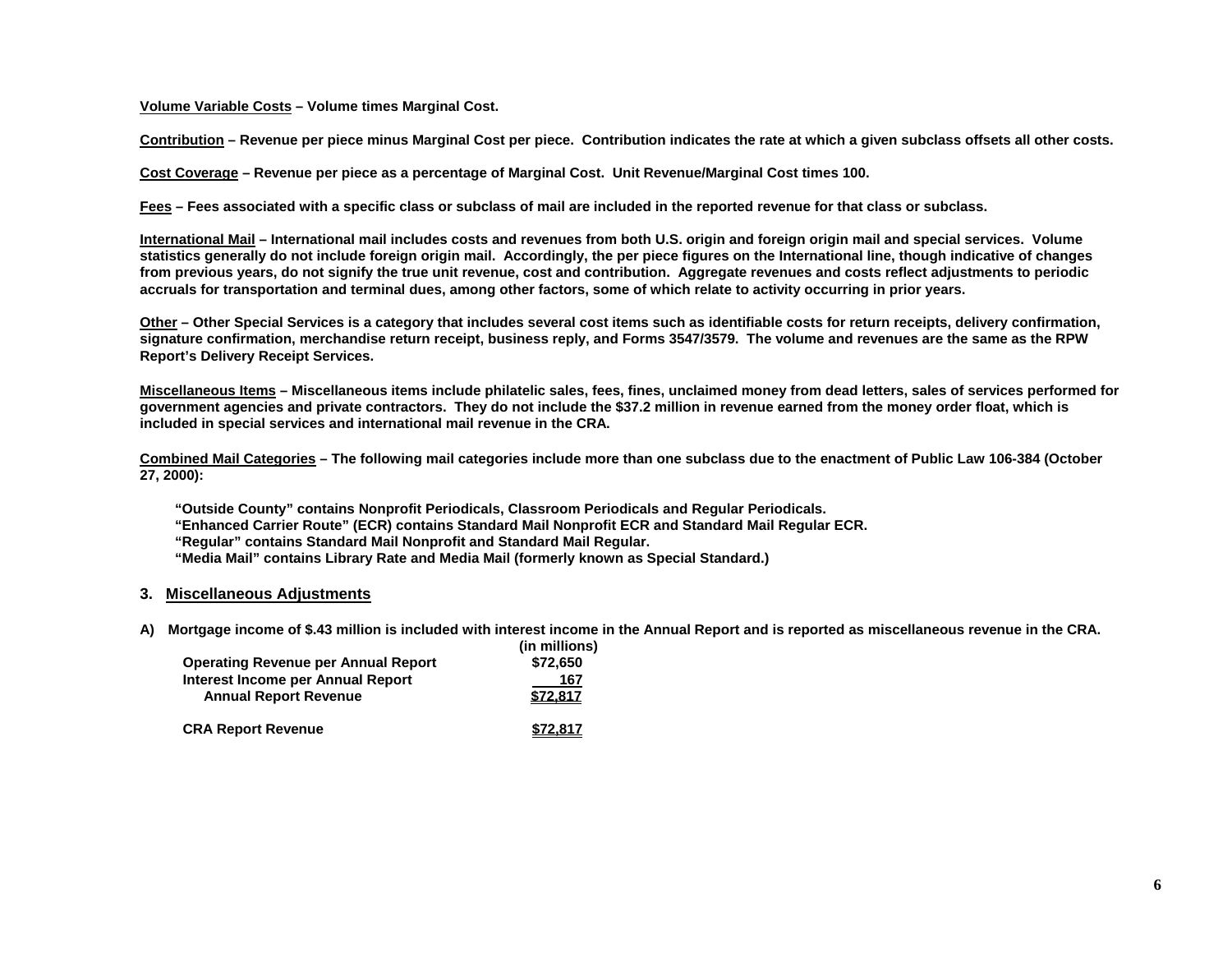**B) Interest expense on borrowings and deferred retirement liabilities shown separately in the Annual Report are reported as part of the total CRA Report Expenses, as is the escrow funding now required (see note 6 below.)** 

|                                                     | (in millions) |
|-----------------------------------------------------|---------------|
| <b>Operating Expenses per Annual Report</b>         | \$71,684      |
| Interest expense on deferred retirement liabilities | 231           |
| Interest expense on borrowings                      |               |
| <b>Annual Report Expenses</b>                       | 71.917        |
| <b>Escrow Funding</b>                               | 2.958         |
| Total                                               | \$74.875      |
| <b>CRA Report Total</b>                             |               |

### **4. Product Specific Costs**

**Product specific costs, not included in volume variable costs, represent a portion of the incremental cost of certain subclasses of mail. Though these costs make up a very small portion of overall costs, they constitute the largest part of the difference between volume variable and incremental cost for some products. Selected product specific costs are shown below (in millions):** 

| <b>Priority Mail</b>      | \$113.9 |
|---------------------------|---------|
| <b>First Class Mail</b>   | 84.3    |
| <b>Express Mail</b>       | 72.4    |
| <b>International Mail</b> | 75.1    |

## **5. Cards**

**Volume variable costs are for the printing costs related to stamped cards.** 

### **6. Public Law 108-18**

**On April 23, 2003, Public Law 108-18, the "Postal Civil Service Retirement System Funding Reform Act of 2003" was signed into law, which was in effect during Fiscal Year 2006. Under this legislation, the Postal Service reduces the amount paid for certain retirement benefits administered by the Office of Personnel Management (OPM). The legislation expresses that to the extent "savings" resulting from the Act are attributable to fiscal years prior to 2006, they will be used to reduce postal debt and to hold postage rates unchanged. The legislation expresses the sense of Congress that some portion of any anticipated "savings" after fiscal year 2005 be used to address debt repayment, pre-funding of postretirement healthcare benefits for current and former employees, productivity and cost saving capital investments, delaying or moderating increases in postal rates, and any other matter. Included in the legislation was the requirement that the Postal Service bear the CSRS cost associated with the prior military service of Postal Service retirees, a cost previously funded by the U.S. Treasury. The legislation included provisions for the Congress to reconsider whether responsibility for the cost will be borne in the future by the U.S. Treasury or by the Postal Service. Until provided for by law, the corresponding "savings" accruing to any fiscal year after 2005 are to be considered operational expenses of the Postal Service and held in escrow, and may not be obligated or expended. Public Law 108-18 was nullified on December 20, 2006 by the passing of the Postal Accountability and Enhancement Act, Public Law 109-435, specifically in Sections 802 and 804.**